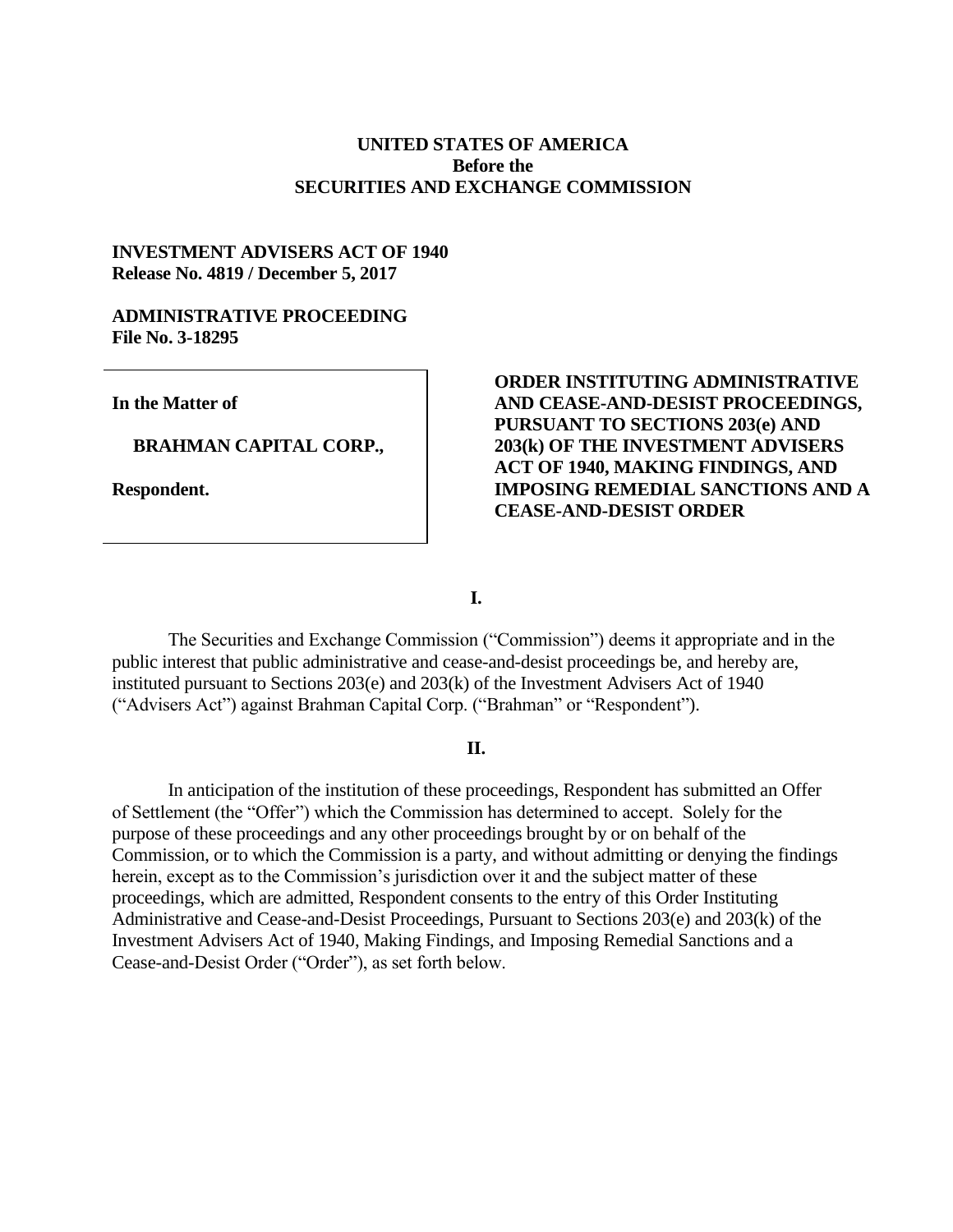#### **III.**

On the basis of this Order and Respondent's Offer, the Commission finds<sup>1</sup> that:

## **SUMMARY**

1. This matter concerns supervisory and compliance failures by hedge fund adviser Brahman. Paritosh Gupta ("Gupta"), a former senior Brahman research analyst, transmitted Brahman's confidential information to Nehal Chopra ("Chopra"), whom Gupta first met in 2006 and subsequently married in November of 2011. Chopra is a principal of and portfolio manager at Ratan Capital Management, LP ("Ratan"), an unaffiliated hedge fund adviser. Gupta also performed certain roles in the operations of Ratan, including providing investment recommendations, advice, and support to Chopra and Ratan. This conduct, which occurred without Brahman's consent and contrary to representations Gupta made to Brahman, took place from approximately April 2009 to June 2013 (the "Relevant Period"), while Gupta was employed by Brahman.

2. During the Relevant Period, Brahman became aware of certain aspects of Gupta's conduct, but nevertheless failed to take reasonable steps to supervise Gupta and prevent its recurrence. Brahman thus failed reasonably to supervise Gupta within the meaning of Section 203(e)(6) of the Advisers Act. It also failed to implement policies and procedures reasonably designed to prevent violations of the Advisers Act and its rules.

### **RESPONDENT**

3. **Brahman Capital Corp.**, a Delaware corporation with its principal place of business in New York, New York, is an investment adviser to seven private funds. It commenced operations in 1989 and most recently registered with the Commission in March 2012 (SEC 801- 73436). As of January 2017, Brahman reported regulatory assets under management of approximately \$4.5 billion.

## **OTHER RELEVANT INDIVIDUALS AND ENTITY**

4. **Paritosh Gupta,** age 37, and a resident of New York, New York, worked as a research analyst at Brahman from March 2005 until March 2013, and continued to serve as a research analyst for Brahman through June 2013. Gupta is currently a principal and portfolio manager of Adi Capital Management LLC ("Adi"), a New York based investment adviser to private funds. Adi is registered with the Commission as an investment adviser and as of March 2017 reported regulatory assets under management of approximately \$368 million. He is married to Nehal Chopra.

 $\overline{a}$ 

 $1$  The findings herein are made pursuant to Respondent's Offer of Settlement and are not binding on any other person or entity in this or any other proceeding.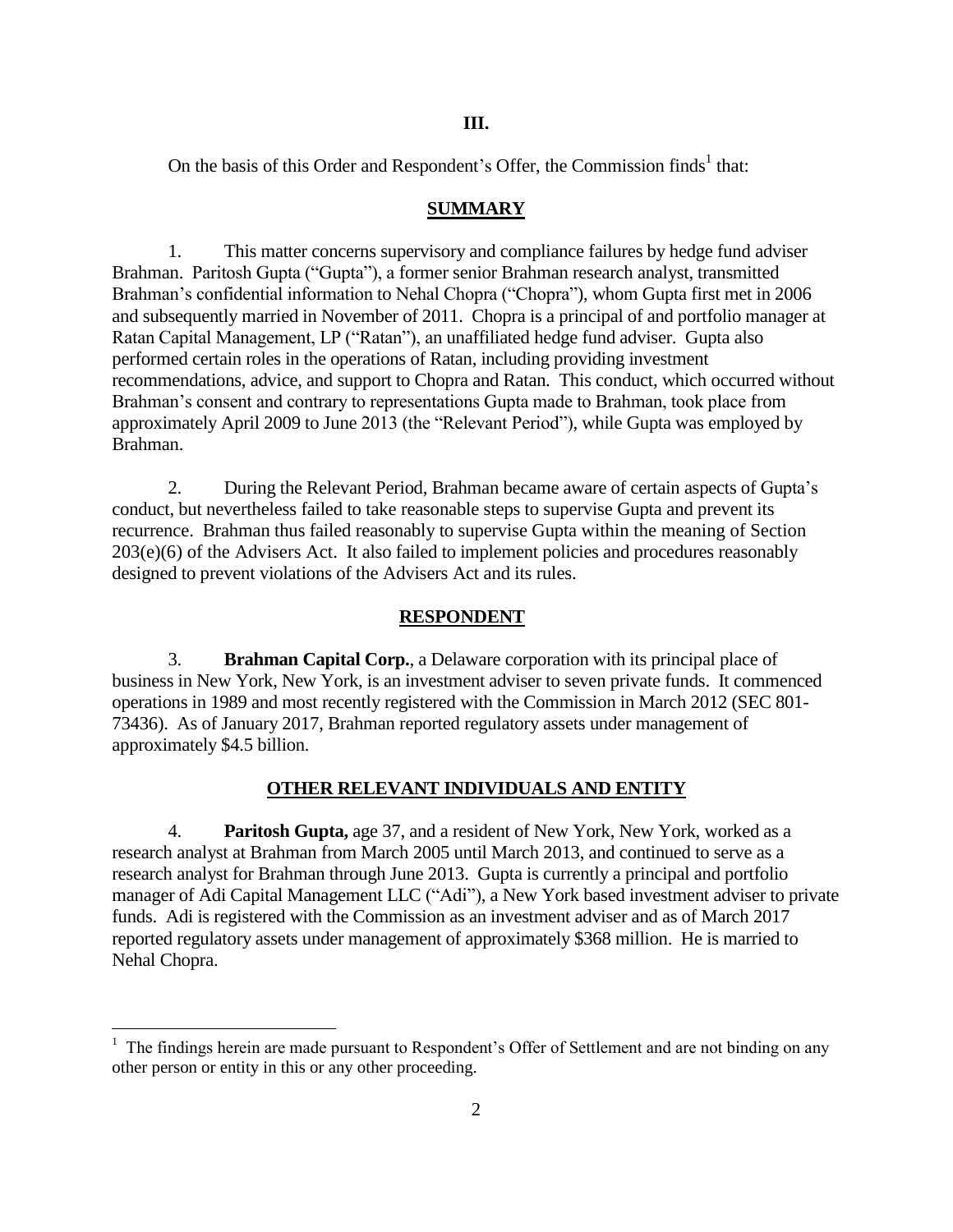5. **Nehal Chopra**, age 37, and a resident of New York, New York, is a principal and portfolio manager of Ratan. She is married to Paritosh Gupta.

6. **Ratan Capital Management, LP**, a Delaware limited partnership with its principal place of business in New York, New York, is an investment adviser to four private funds. It commenced operations in approximately March 2009, became an exempt reporting adviser with the Commission in 2012, and registered with the Commission as an investment adviser in July 2013. As of March 2017, Ratan reported regulatory assets under management of approximately \$375 million.

# **FACTS**

### **A. Background**

7. Brahman advises and manages private funds that employ event-driven long/short strategies focused on management change, and has generally followed the same investment strategy since its inception over 25 years ago. Gupta became an analyst at Brahman in approximately March 2005, and rose to become a senior research analyst.

8. In 2006, a Brahman principal introduced Gupta to Chopra. Gupta and Chopra began dating thereafter and married in November 2011.

9. In 2008, Chopra began to set up Ratan. Chopra launched the Ratan funds in May 2009, employing event-driven long/short strategies.

#### **B. Brahman Failed Reasonably to Supervise Gupta**

## *i. Gupta Advised Chopra on Ratan's Operations and Investment Strategy in Violation of Brahman's Policies*

10. As described in the paragraphs below, Gupta provided advice and support to Chopra as she launched Ratan, including advice on investing and building her network in the investment community, without Brahman's knowledge and in violation of Brahman's policies. As early as August 2008, Gupta helped Chopra draft a presentation to obtain seed capital that delineated the proposed Ratan fund's investment philosophy, investment strategy, and investment process. In March 2009, Gupta emailed Chopra an offering memorandum of one of the Brahman's funds that described its investment strategy. The private placement memorandum for Ratan's first fund, dated April 2009, described a strategy virtually identical to the strategy of Brahman's funds.

11. After Ratan launched, Gupta helped draft and edit certain of Ratan's communications to investors or prospective investors, including quarterly investor letters, individualized emails, marketing presentations, "one pager" informational sheets, and due diligence questionnaires. These communications solicited investments in Ratan and described, among other things, Ratan's investment strategy, key personnel, portfolio composition, performance statistics, and investment ideas. Gupta also drafted and edited certain of Ratan's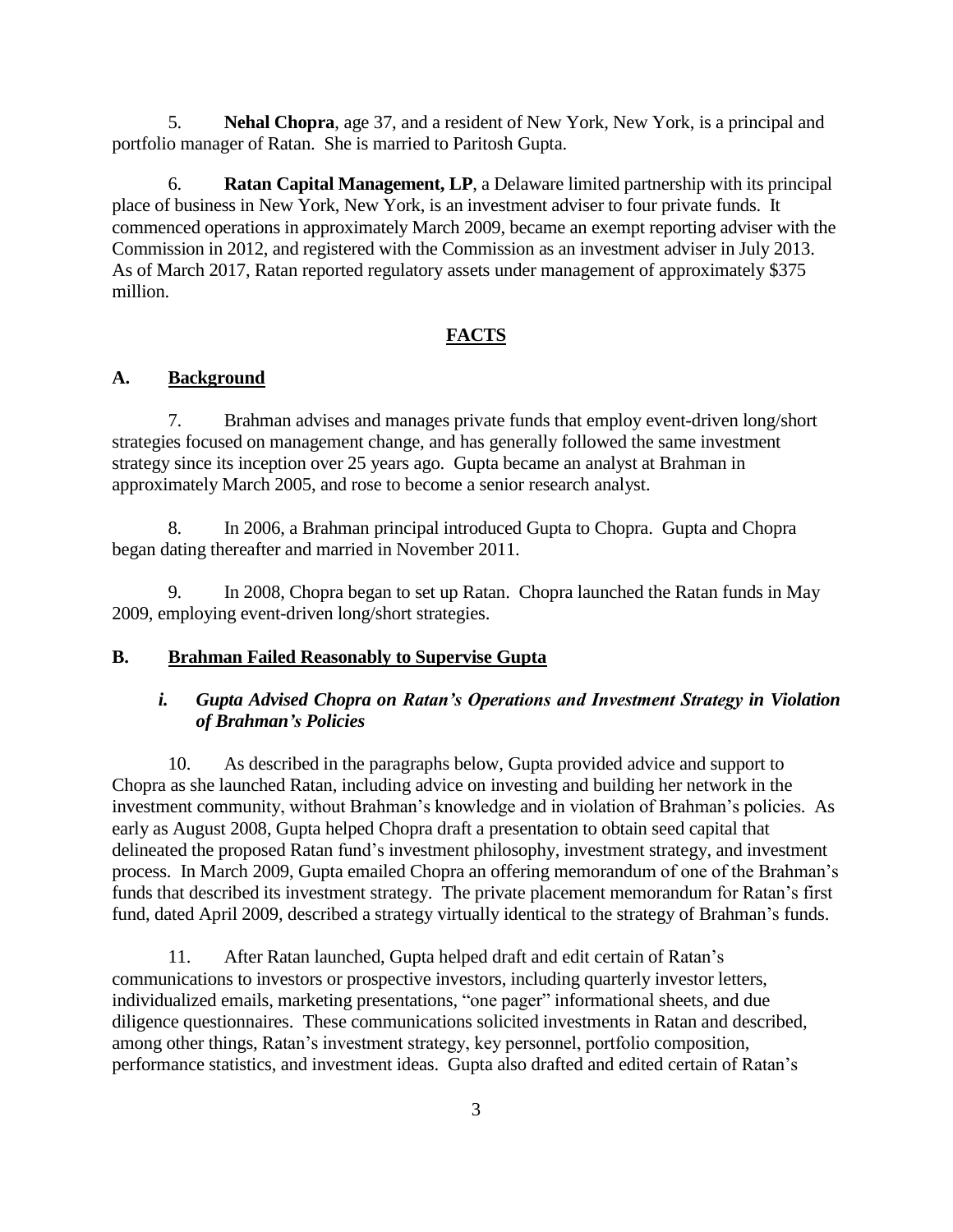communications seeking allocations of initial public offerings on behalf of Ratan, including an offering for which Brahman was also seeking an allocation.

12. Gupta also played a significant role helping Chopra staff Ratan. Gupta, without Brahman's knowledge, drafted or edited job descriptions for Ratan, reviewed resumes, identified candidates to interview, interviewed candidates, and conducted reference checks. In some instances, he also provided Chopra guidance and feedback on certain Ratan employees' compensation and other personnel matters.

### *ii. Gupta Shared Brahman's Confidential Information With Chopra*

13. While employed by Brahman, Gupta emailed Chopra confidential Brahman information, such as investment theses, models, notes, recommendations, and analyses, in violation of Brahman's policies. This confidential information was developed by Gupta and his Brahman colleagues for Brahman fund clients. Gupta at times emailed Chopra Brahman's internal trading recommendations, strategies, and analyses.

14. Although Gupta had no authority to make trades on behalf of Brahman, unbeknownst to Brahman, he at times advised Chopra to have Ratan trade in the same securities that Brahman held. This advice, delivered at times in emails or Bloomberg chat messages from his Brahman account, related to both the timing and size of trades. Chopra at times traded in accordance with Gupta's advice, including on occasions where Brahman traded on the same day. For example, in March 2010, Gupta messaged Chopra asking her how big a position Ratan had in a particular security. When Chopra responded that it constituted 2.3% of Ratan's portfolio, Gupta told her it should be bigger and she should call him. That day, Ratan purchased additional shares of the security. Brahman had a position in the same security at that time, and also purchased more shares that day. Similarly, in November 2011, Gupta emailed Chopra from his personal email account, telling her that she should start selling a particular security. That day, Chopra began selling Ratan's position in the security. Brahman traded in the same security and derivatives of that security on the same day, reducing its long position in the security. In addition, on at least one occasion, Gupta monitored Ratan's entire portfolio for Chopra while Chopra was out of the country.

15. Gupta also provided Chopra with direct access to certain of Brahman's web-based third-party research providers, which provided her access to market intelligence, data and analytics, without Brahman's knowledge. Likewise, Gupta forwarded to Chopra emails and electronic messages that contained fund-paid third-party research, including investment analyses, models, and news on issuers, such as those issuers' recent stock sales.

#### *iii. Brahman Discovered That Gupta Was Sharing Information with Chopra*

16. By December 2010, Brahman became aware that Gupta had disclosed confidential information to Chopra, and determined to monitor Gupta's email for additional inappropriate communications with Chopra. In early 2011, Brahman's CCO reminded Gupta not to discuss Brahman confidential information with Chopra.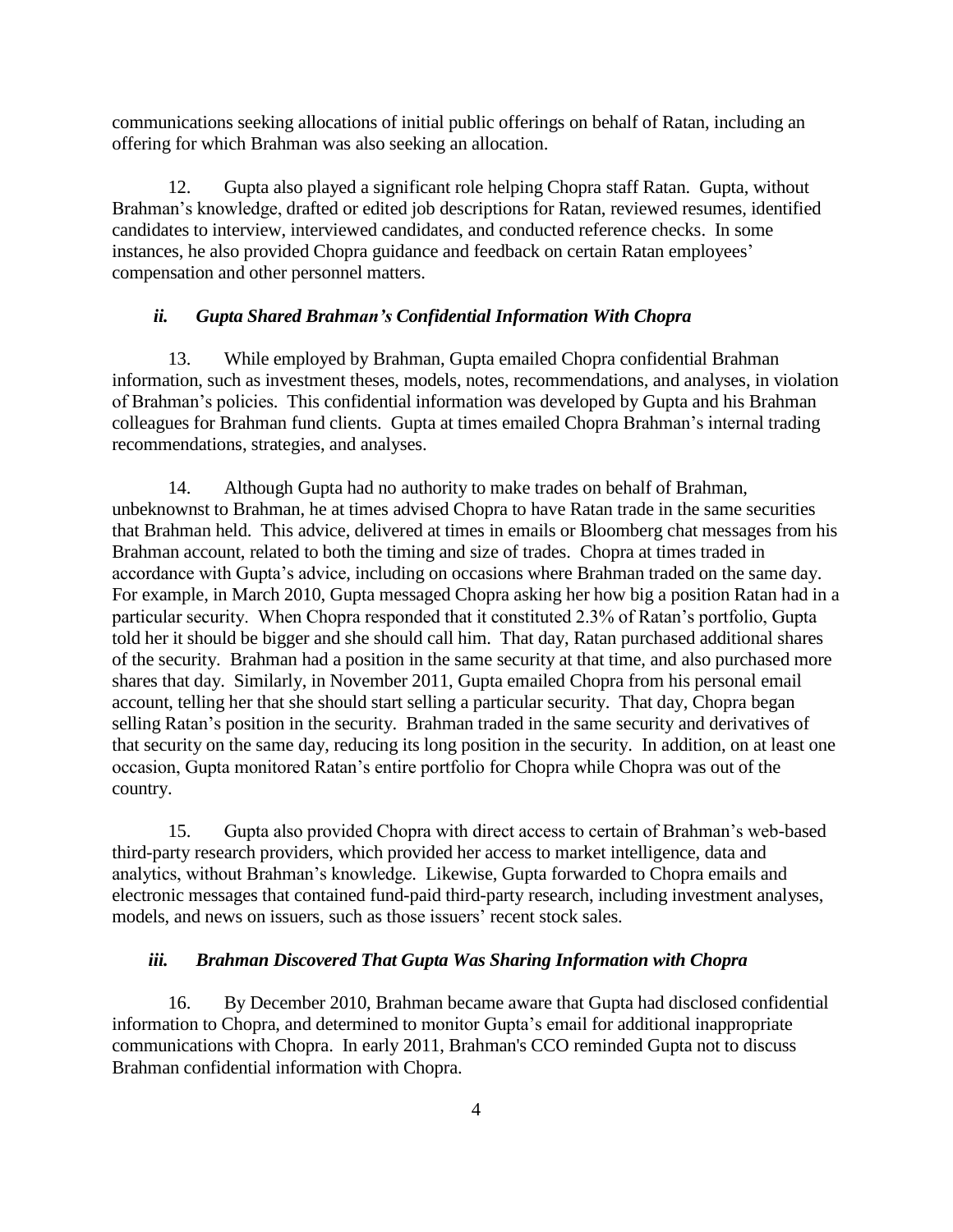17. In mid-April 2011, Brahman learned that Gupta had helped prepare parts of Ratan's most recent quarterly investor letter, which used language similar to the internal draft of a Brahman investor letter to describe core positions held by both Ratan and Brahman. Gupta acknowledged editing and proofreading Ratan's letter and, after a meeting with one of Brahman's principals, signed a document stating that Gupta "may have or may be viewed as having disclosed confidential information" to Chopra, that "he must refrain from engaging in any conduct that may even appear to be a violation" of Brahman's confidentiality policy, and that he "was asked on prior occasions to make sure to not communicate with [Chopra] in a fashion that would appear to be in violation of Brahman's confidentiality policy." The document again directed Gupta not to disclose Brahman's confidential information. Brahman also continued its review of Gupta's email, including communications with Chopra.

18. Despite the fact that Brahman was aware that Gupta communicated confidential Brahman information to Chopra after he was previously directed not to do so, Brahman did not take supervisory, remedial and/or disciplinary steps sufficient to prevent further violations by Gupta.

19. After April 2011, Gupta continued emailing the same type of Brahman confidential information from his Brahman email account to his personal email account and, from there to Chopra, unbeknownst to Brahman. While monitoring Gupta's email, including after Brahman registered as an investment adviser in March 2012, Brahman did not discover that Gupta emailed confidential information to his personal email account in violation of its personal email policy.

#### *iv. Brahman Learned That Ratan's Portfolio Overlapped Significantly with Its Portfolio*

20. In November 2011, Gupta and Chopra married. Brahman had in place a personal trading policy that, among other things, prohibited most personal trading, including in individual securities, by its employees and their spouses. In January 2012, Gupta requested, and Brahman granted, an exemption from that prohibition for trading by Chopra conducted as portfolio manager of Ratan, so long as Chopra agreed to allow a law firm to review Ratan's portfolio and Brahman's portfolio on a monthly basis, including a comparison of holdings and the trading in those holdings. As an additional condition of that exemption, Gupta represented in writing that, among other things, he had no control over Ratan, no financial interest in Ratan, and no responsibility for the investment decisions made by Ratan. Brahman also required Gupta to sign, in January 2012, an additional agreement not to disclose Brahman's confidential information to Chopra.

21. In January 2012, as part of its review process, the law firm reported to Brahman a list of positions shared by Brahman and Ratan, which reflected a substantial overlap of the names in Brahman's and Ratan's portfolios. The size of this overlap remained relatively consistent through April 2013, and the law firm continued to report this finding monthly to Brahman through May 2013. Brahman did not take further action against Gupta until March 2013.

22. In February 2013, Ratan publicly filed its first Form 13F with the Commission, which also showed that certain of its positions overlapped substantially with Brahman's positions.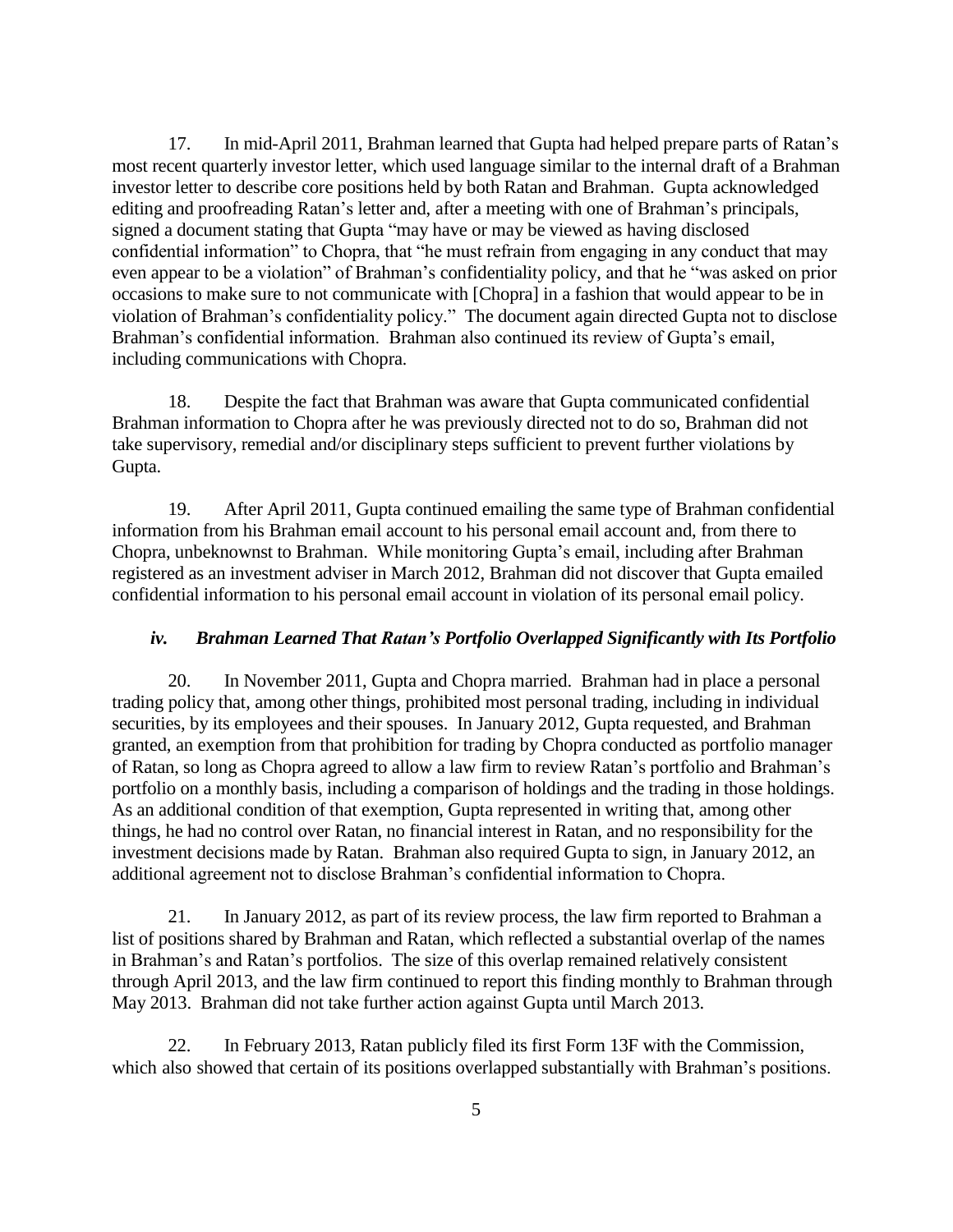23. In March 2013, at Brahman's initiation, Brahman and Gupta separated. The separation agreement between Brahman and Gupta provided that he would remain employed by Brahman until December 31, 2013 (at the latest), during which time Gupta was responsible for continuing to track fund portfolio positions and research new investment ideas, but would no longer have access to Brahman's offices, email account, or internal systems. From March 2013 through June 2013, Gupta remained employed by Brahman and at times discussed Brahman investments with Brahman employees.

24. During this same time period, from March 2013 to June 2013, Gupta also provided services to Ratan as a consultant with the duties of an investment analyst, which included making investment recommendations. Gupta provided analysis and investment recommendations to Ratan and Brahman on the same securities during this time period. Brahman was not aware that Gupta was providing these consulting services to Ratan during this time period.

## **C. Brahman Did Not Implement Reasonably Designed Policies and Procedures Concerning Confidential Information or Use of Personal Email**

# *i. Policies and Procedures Regarding Confidential Information*

25. From 2009 to 2013, Brahman had general written policies concerning confidential information, and provided copies of these policies to its employees, but failed to implement reasonably designed policies and procedures to safeguard confidential information developed for its clients.

26. Brahman's code of ethics provided that "[e]mployees are generally prohibited from revealing any information relating to the investment intentions, activities, or portfolios of clients, or securities that are being considered for purchase or sale, or any other confidential information relating to Brahman or its clients to any other person other than employees of Brahman, nonaffiliated third party financial institutions, attorneys or other third parties who are obligated to keep such information confidential and who 'need to know' that information in order to carry out their duties or provide services to Brahman or its clients."

27. Brahman's compliance manual provided that "Brahman generates, maintains, and possesses information that it views as proprietary and such information must be held strictly confidential by its employees. This information includes, but is not limited to, limited partnership and limited liability company agreements, investor lists and information about its investors generally, investment positions, research analyses and trading strategies, Fund performance, internal communications, legal advice, and computer access codes. . . employees may not disclose proprietary information to anyone outside of Brahman, except in connection with Brahman's business . . . and in a manner consistent with Brahman's interests."

28. The Brahman employee manual provided that "all information (whether oral, written, electronic, or otherwise) regarding Brahman or its clients, business practices and other similar information is the property of Brahman, and… all such information, including, but not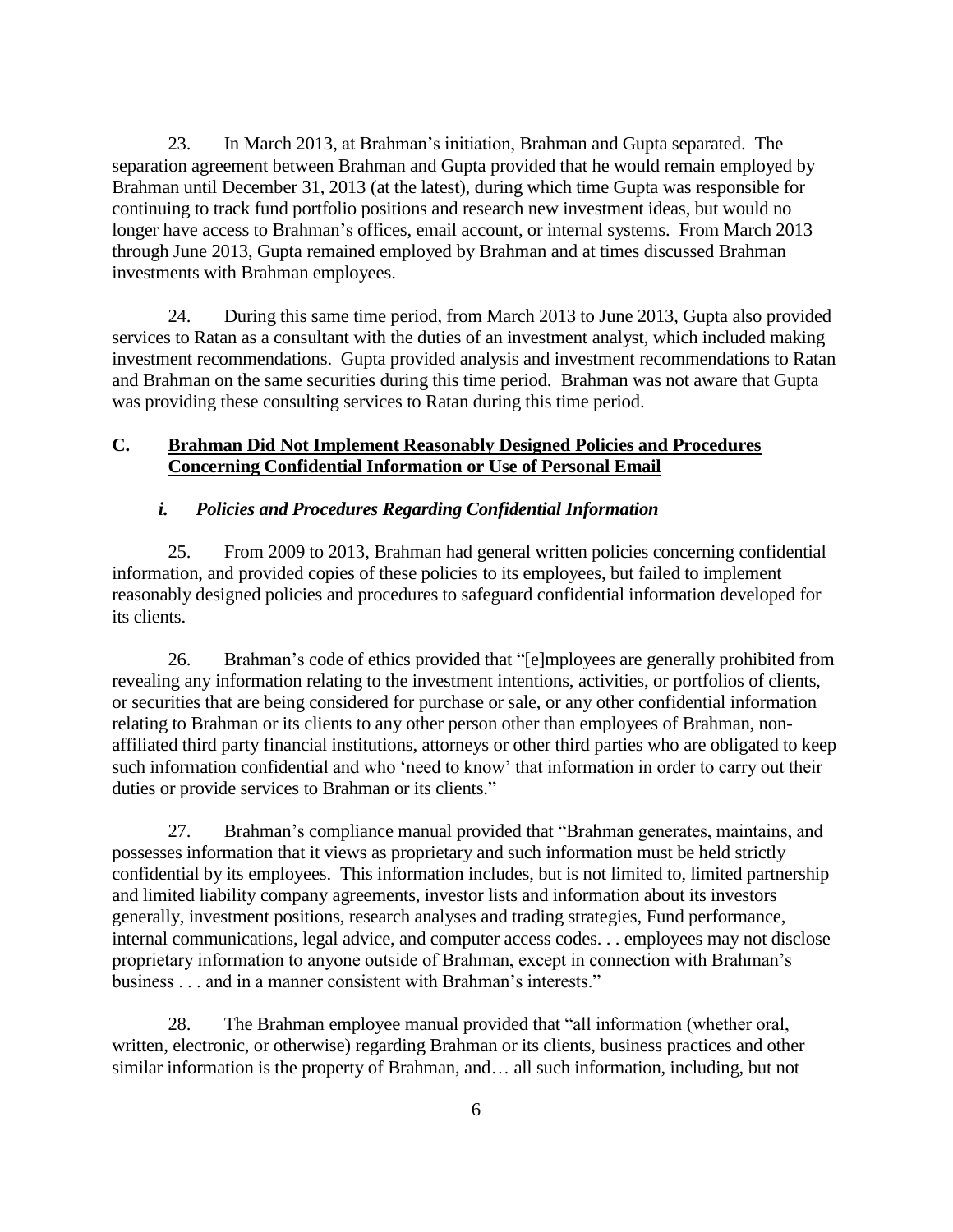limited to, research and investment information, roster of existing and prospective clients, positions Brahman takes in the market on behalf of itself or its clients, information concerning the holdings of clients, computer and manual systems, methods of conducting business, strategic plans, investment strategies, and internal documents, manuals, and memoranda, is to be held in confidence. . . .Such information may not be discussed with others unless it is within the scope of an employee's duties and responsibilities to Brahman or authorized by the General Counsel."

29. As set forth above, however, Brahman failed adequately to implement policies and procedures to safeguard confidential information and to enforce its code of ethics.

## *ii. Procedures Regarding Use of Personal Email*

 $\overline{a}$ 

30. Brahman's compliance policies required employees to conduct business and send business communications only on Brahman-approved systems. The compliance manual stated that employees are "strictly prohibited from using public e-mail services (such as Hotmail or Gmail) for any business purpose." Brahman provided employees with copies of these policies.

31. Notwithstanding adopting this policy, Brahman did not implement reasonably designed policies and procedures to effect compliance with it. For example, when Brahman determined to monitor more closely Gupta's email upon learning that he was sharing confidential information with Chopra, including after Brahman registered as an investment adviser in March 2012, Brahman did not have in place procedures for how to conduct such monitoring, and the monitoring it performed did not detect that Gupta emailed confidential information to his personal email account.

#### **VIOLATIONS**

32. As a result of the conduct described above, Brahman failed reasonably to supervise Gupta within the meaning of Section 203(e)(6) of the Advisers Act, which provides for the imposition of a sanction against an investment adviser who has failed reasonably to supervise, with a view to preventing violations of the securities laws, another person who commits such a violation, if such other person is subject to its supervision.

33. As a result of the conduct described above, Brahman willfully<sup>2</sup> violated Section 206(4) of the Advisers Act and Rule 206(4)-7 thereunder by failing to implement written policies and procedures reasonably designed to prevent violations of the Advisers Act and its rules.

<sup>&</sup>lt;sup>2</sup> A willful violation of the securities laws means "that the person charged with the duty knows what he is doing.'" *Wonsover v. SEC,* 205 F.3d 408, 414 (D.C. Cir. 2000) (quoting *Hughes v. SEC,* 174 F.2d 969, 977 (D.C. Cir. 1949)). There is no requirement that the actor "'also be aware that he is violating one of the Rules or Acts.'" *Id.* (quoting *Gearhart & Otis, Inc. v. SEC,*  348 F.2d 798, 803 (D.C. Cir. 1965)).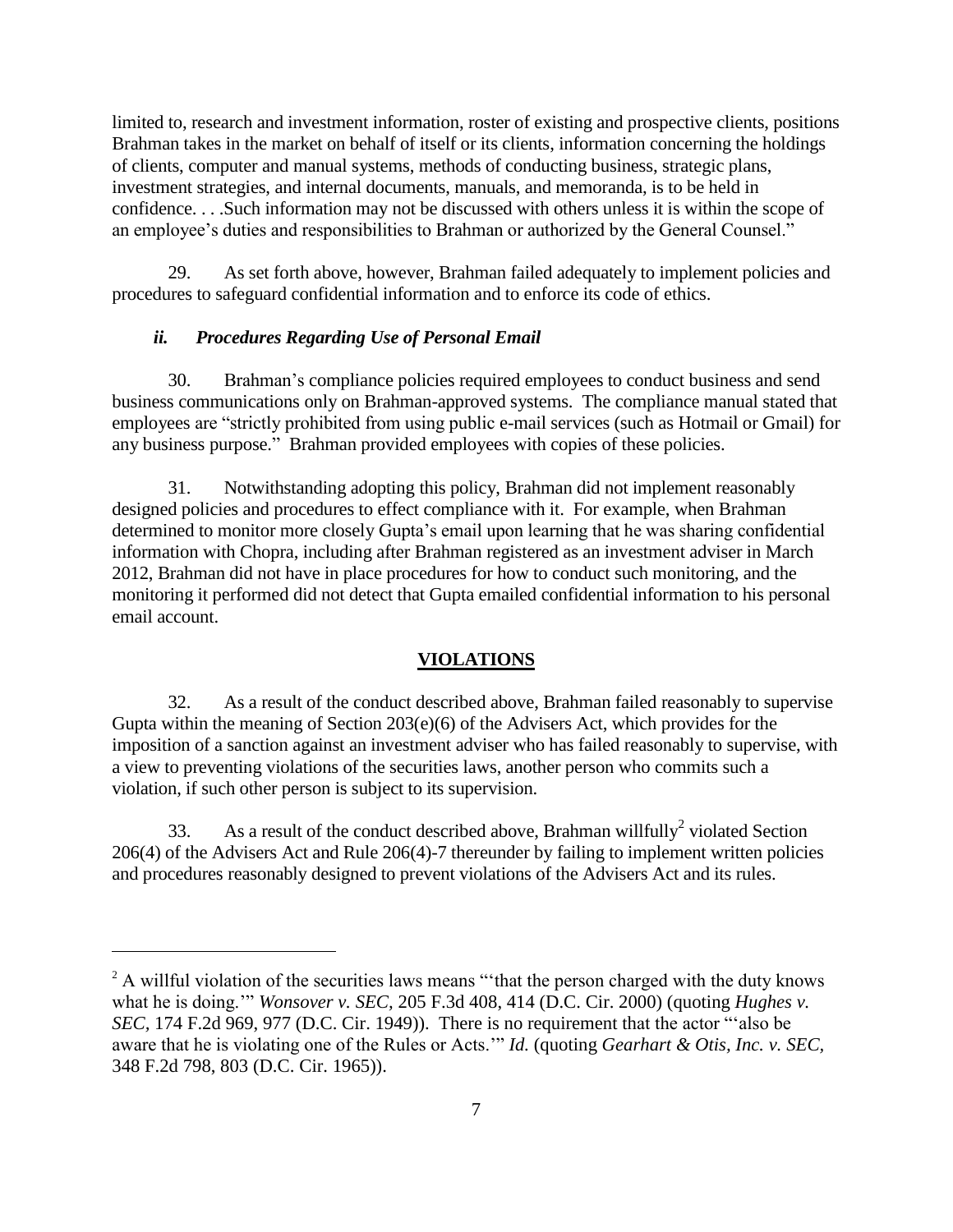In view of the foregoing, the Commission deems it appropriate and in the public interest to impose the sanctions agreed to in Respondent's Offer.

Accordingly, pursuant to Sections 203(e) and 203(k) of the Advisers Act with respect to Brahman, it is hereby ORDERED that:

A. Respondent Brahman cease and desist from committing or causing any violations and any future violations of Section 206(4) of the Advisers Act and Rule 206(4)-7 thereunder.

B. Respondent Brahman is censured.

C. Respondent Brahman shall, within thirty (30) calendar days of the entry of this Order, pay a civil money penalty in the amount of \$250,000 to the Securities and Exchange Commission for transfer to the general fund of the United States Treasury, subject to Exchange Act Section 21 $F(g)(3)$ . If timely payment is not made, additional interest shall accrue pursuant to 31 U.S.C. § 3717.

Payment must be made in one of the following ways:

- (1) Respondent may transmit payment electronically to the Commission, which will provide detailed ACH transfer/Fedwire instructions upon request;
- (2) Respondent may make direct payment from a bank account via Pay.gov through the SEC website at [http://www.sec.gov/about/offices/ofm.htm;](http://www.sec.gov/about/offices/ofm.htm) or
- (3) Respondent may pay by certified check, bank cashier's check, or United States postal money order, made payable to the Securities and Exchange Commission and hand-delivered or mailed to:

Enterprise Services Center Accounts Receivable Branch HQ Bldg., Room 181, AMZ-341 6500 South MacArthur Boulevard Oklahoma City, OK 73169

Payments by check or money order must be accompanied by a cover letter identifying the entity as a Respondent in these proceedings (Brahman), and the file number of these proceedings; a copy of the cover letter and check or money order must be sent to Melissa A. Robertson, Assistant Director, Division of Enforcement, Securities and Exchange Commission, 100 F Street, NE, Washington, DC 20549-5010.

Amounts ordered to be paid as civil money penalties pursuant to this Order shall be treated as penalties paid to the government for all purposes, including all tax purposes. To preserve the